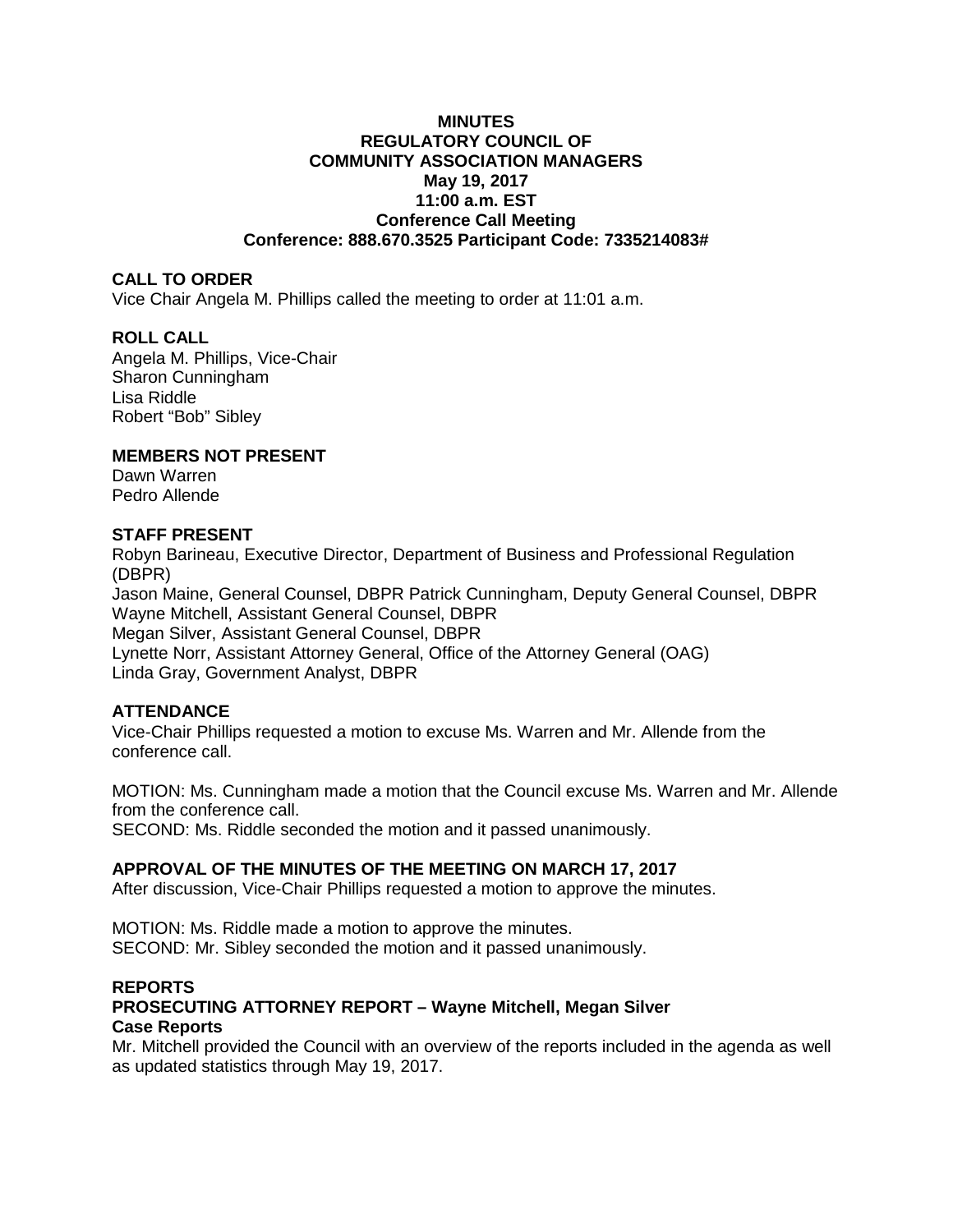Ms. Barineau and Vice-Chair Phillips commended Mr. Mitchell, his staff and the data steward for the tremendous job in producing the reports and moving the cases through the process.

## **COUNSEL REPORT – Lynette Norr**

### **Rules Report**

Ms. Norr provided the Council with a copy of the report and provided updates.

## **Section 120.695, F.S. Certification Requirements**

After discussion, the following action was taken.

MOTION: Ms. Riddle made a motion that no action was necessary to adjust the content of Rule 61E14-5.003, F.A.C., Notice of Non-Compliance, at this time. SECOND: Mr. Sibley seconded the motion and it passed unanimously.

### **Rule 61E14-3.002 Special Assessment**

Ms. Norr informed the Council that she received a letter from the Joint Administrative Procedures Committee (JAPC) which directed the Council to review Rule 61E14-3.002, F.A.C. Ms. Norr asked the Council if they wanted to keep this rule or repeal the rule.

The Council discussed Rule 61E14-3.002, F.A.C., Special Assessment, and agreed that it was necessary to maintain this rule since the Council is deficient in their operating account and that it may be necessary to assess additional fees in the future.

MOTION: Ms. Riddle made a motion that the Council maintain this rule as it is written at this time.

SECOND: Ms. Cunningham seconded the motion and it passed unanimously.

## **EXECUTIVE DIRECTOR REPORT – Robyn Barineau**

#### **Financial Report – December 31, 2016**

Ms. Barineau reported that the balance in the Council's operating account was (\$68,859). The unlicensed activity account balance was \$207,359.

## **Future Meeting Dates**

August 25, 2017 – Conference Call November 3, 2017 – Tampa February 8, 2018 – Conference Call May 18, 2018 – Conference Call August 10, 2018 – Conference Call November 2, 2018 - Gainesville

#### **NEW BUSINESS**

Ms. Barineau informed the Council that HB 741 related to delinquent fees came before the 2017 Legislature and passed amending Section 455.271(7), Florida Statutes. This language requires that delinquent renewal fees be reduced to \$25. The Council's Rule 61E14-3.001, F.A.C., currently requires a delinquent fee of \$50.

After further discussion, the following action was taken.

MOTION: Ms. Cunningham made a motion that Ms. Norr draft language for Rule 61E-14.3001, F.A.C., to be presented at the next meeting. SECOND: Ms. Riddle seconded the motion and it passed unanimously.